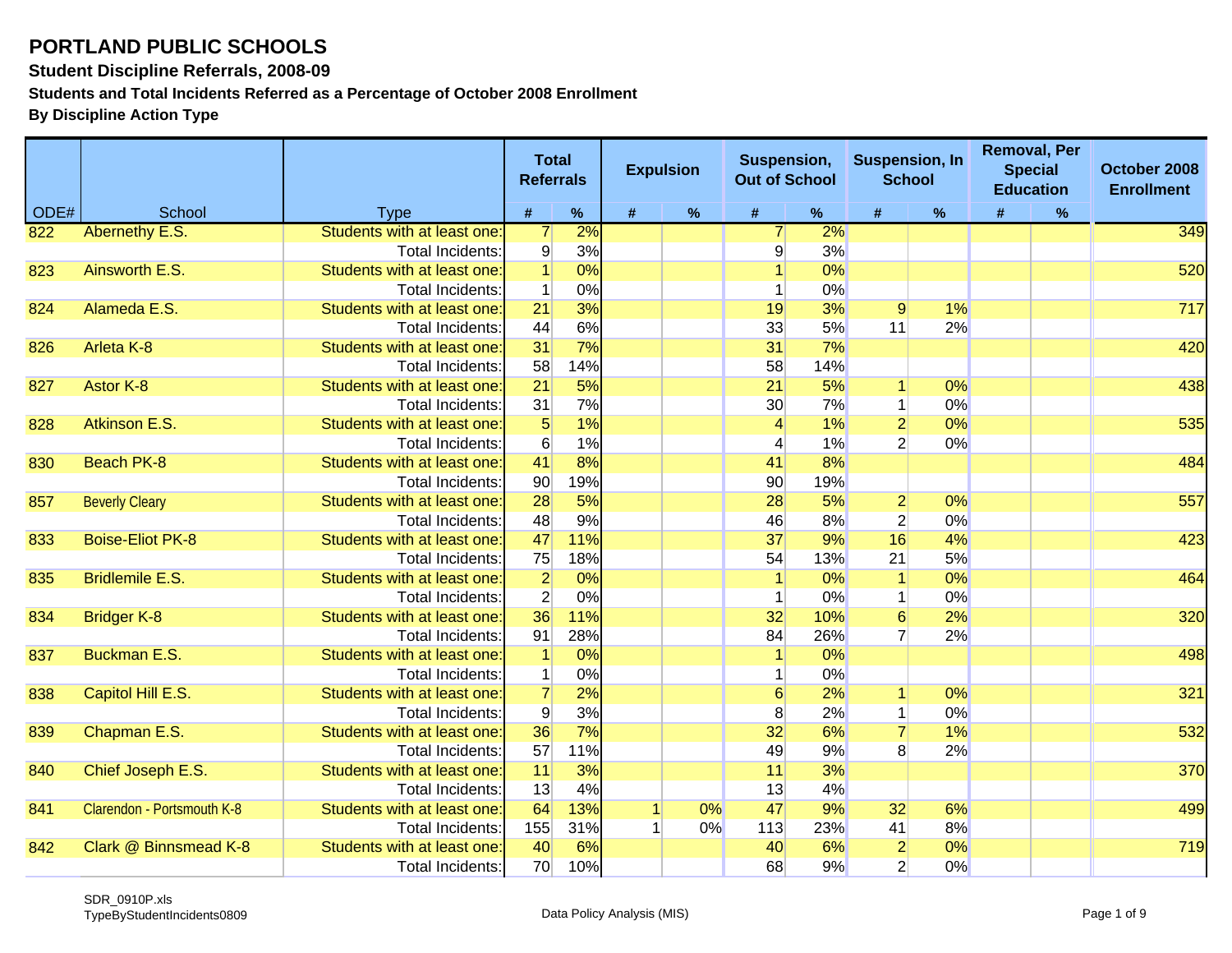**Student Discipline Referrals, 2008-09**

**Students and Total Incidents Referred as a Percentage of October 2008 Enrollment**

|      |                                |                             | <b>Total</b><br><b>Referrals</b> |     |   | <b>Expulsion</b> | Suspension,<br><b>Out of School</b> |     | <b>Suspension, In</b><br><b>School</b> |      | <b>Removal, Per</b><br><b>Special</b><br><b>Education</b> |      | October 2008<br><b>Enrollment</b> |
|------|--------------------------------|-----------------------------|----------------------------------|-----|---|------------------|-------------------------------------|-----|----------------------------------------|------|-----------------------------------------------------------|------|-----------------------------------|
| ODE# | School                         | <b>Type</b>                 | #                                | %   | # | $\%$             | $\#$                                | %   | #                                      | $\%$ | #                                                         | $\%$ |                                   |
|      | <b>Creative Science School</b> |                             |                                  |     |   |                  |                                     |     |                                        |      |                                                           |      |                                   |
| 4640 | Program                        | Students with at least one: | 11                               | 4%  |   |                  | 10                                  | 4%  | $\overline{2}$                         | 1%   |                                                           |      | 260                               |
|      |                                | <b>Total Incidents:</b>     | 20                               | 8%  |   |                  | 18                                  | 7%  | $\overline{2}$                         | 1%   |                                                           |      |                                   |
| 843  | <b>Creston K-8</b>             | Students with at least one: | 47                               | 13% |   |                  | 29                                  | 8%  | 25                                     | 7%   |                                                           |      | 365                               |
|      |                                | Total Incidents:            | 76                               | 21% |   |                  | 48                                  | 13% | 28                                     | 8%   |                                                           |      |                                   |
| 844  | Duniway E.S.                   | Students with at least one: | $\overline{5}$                   | 1%  |   |                  | $\vert$                             | 1%  | $\vert$                                | 0%   |                                                           |      | 411                               |
|      |                                | Total Incidents:            | $\overline{7}$                   | 2%  |   |                  | $6 \overline{6}$                    | 1%  | $\mathbf{1}$                           | 0%   |                                                           |      |                                   |
| 847  | <b>Faubion PK-8</b>            | Students with at least one  | 57                               | 14% |   |                  | 56                                  | 14% | $5\overline{)}$                        | 1%   |                                                           |      | 396                               |
|      |                                | <b>Total Incidents:</b>     | 100                              | 25% |   |                  | 94                                  | 24% | 6                                      | 2%   |                                                           |      |                                   |
| 2413 | Forest Park E.S.               | Students with at least one  | $\overline{2}$                   | 0%  |   |                  | $\overline{2}$                      | 0%  |                                        |      |                                                           |      | 512                               |
|      |                                | Total Incidents:            | 3                                | 1%  |   |                  | 3                                   | 1%  |                                        |      |                                                           |      |                                   |
| 850  | Glencoe E.S.                   | Students with at least one: | 15                               | 3%  |   |                  | 13                                  | 3%  | $\overline{7}$                         | 1%   |                                                           |      | 499                               |
|      |                                | Total Incidents:            | 31                               | 6%  |   |                  | 21                                  | 4%  | 10                                     | 2%   |                                                           |      |                                   |
| 854  | Grout E.S.                     | Students with at least one: | 16                               | 5%  |   |                  | 13                                  | 4%  | $\vert 4 \vert$                        | 1%   |                                                           |      | 339                               |
|      |                                | Total Incidents:            | 33                               | 10% |   |                  | 29                                  | 9%  | $\overline{4}$                         | 1%   |                                                           |      |                                   |
| 855  | Hayhurst E.S.                  | Students with at least one: | $\overline{7}$                   | 2%  |   |                  | $\overline{7}$                      | 2%  |                                        |      |                                                           |      | 351                               |
|      |                                | Total Incidents:            | 8                                | 2%  |   |                  | 8 <sup>°</sup>                      | 2%  |                                        |      |                                                           |      |                                   |
| 860  | <b>Humboldt PK-8</b>           | Students with at least one: | 49                               | 19% |   |                  | 45                                  | 17% | 11                                     | 4%   |                                                           |      | 258                               |
|      |                                | Total Incidents:            | 89                               | 34% |   |                  | 78                                  | 30% | 11                                     | 4%   |                                                           |      |                                   |
| 861  | <b>Irvington K-8</b>           | Students with at least one: | 41                               | 8%  |   |                  | 33                                  | 7%  | 11                                     | 2%   |                                                           |      | 503                               |
|      |                                | <b>Total Incidents:</b>     | 68                               | 14% |   |                  | 57                                  | 11% | 11                                     | 2%   |                                                           |      |                                   |
| 862  | James John E.S.                | Students with at least one: | 22                               | 5%  |   |                  | 21                                  | 5%  | $\overline{2}$                         | 0%   |                                                           |      | 404                               |
|      |                                | <b>Total Incidents:</b>     | 30                               | 7%  |   |                  | 28                                  | 7%  | $\overline{2}$                         | 0%   |                                                           |      |                                   |
| 864  | Kelly E.S.                     | Students with at least one: | 19                               | 4%  |   |                  | 19                                  | 4%  |                                        | 0%   |                                                           |      | 468                               |
|      |                                | Total Incidents:            | 28                               | 6%  |   |                  | 27                                  | 6%  | $\mathbf{1}$                           | 0%   |                                                           |      |                                   |
| 866  | King PK-8                      | Students with at least one: | 70                               | 18% |   |                  | 70                                  | 18% | 10                                     | 3%   |                                                           |      | 399                               |
|      |                                | Total Incidents:            | 151                              | 38% |   |                  | 141                                 | 35% | 10                                     | 3%   |                                                           |      |                                   |
| 868  | <b>Laurelhurst K-7</b>         | Students with at least one: | $\overline{7}$                   | 1%  |   |                  | $\overline{5}$                      | 1%  | 3                                      | 0%   |                                                           |      | 606                               |
|      |                                | Total Incidents:            | 10 <sup>1</sup>                  | 2%  |   |                  | $\overline{7}$                      | 1%  | $\overline{3}$                         | 0%   |                                                           |      |                                   |
| 869  | Lee K-8                        | Students with at least one  | 35                               | 8%  |   | 0%               | 25                                  | 6%  | 15                                     | 3%   |                                                           |      | 434                               |
|      |                                | Total Incidents:            | 89                               | 21% |   | 0%               | 60                                  | 14% | 28                                     | 6%   |                                                           |      |                                   |
| 870  | Lent K-8                       | Students with at least one: | 60                               | 11% |   |                  | 59                                  | 11% | $6 \overline{}$                        | 1%   |                                                           | 0%   | 528                               |
|      |                                | Total Incidents:            | 126                              | 24% |   |                  | 119                                 | 23% | 6                                      | 1%   |                                                           | 0%   |                                   |
| 871  | Lewis E.S.                     | Students with at least one: | 8 <sup>°</sup>                   | 2%  |   |                  | 8                                   | 2%  |                                        |      |                                                           |      | 349                               |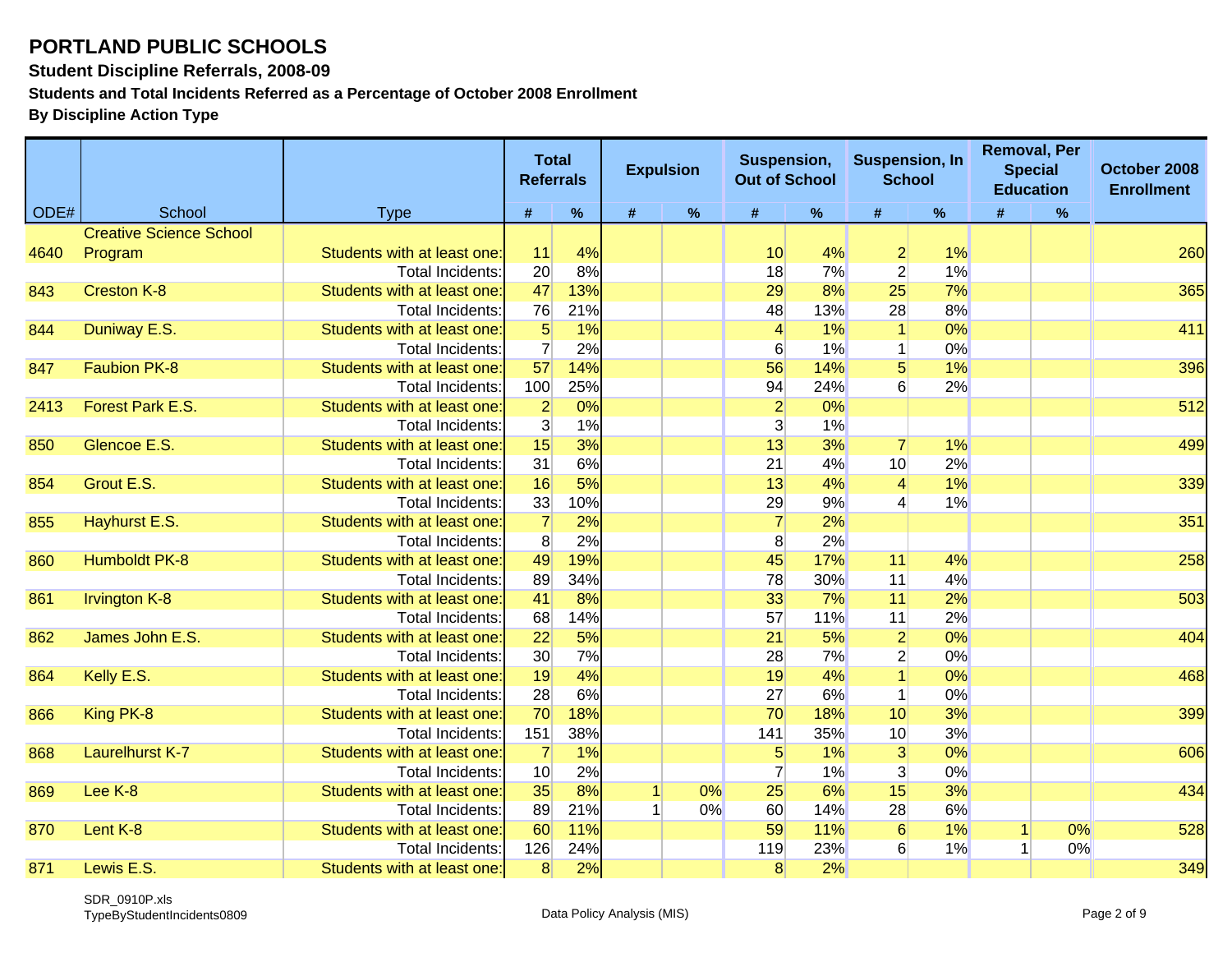**Student Discipline Referrals, 2008-09**

**Students and Total Incidents Referred as a Percentage of October 2008 Enrollment**

|      |                                |                             | <b>Total</b><br><b>Referrals</b> |      |                | <b>Expulsion</b> | Suspension,<br><b>Out of School</b> |     | <b>Suspension, In</b> | <b>School</b> | <b>Removal, Per</b><br><b>Special</b><br><b>Education</b> |      | October 2008<br><b>Enrollment</b> |
|------|--------------------------------|-----------------------------|----------------------------------|------|----------------|------------------|-------------------------------------|-----|-----------------------|---------------|-----------------------------------------------------------|------|-----------------------------------|
| ODE# | School                         | <b>Type</b>                 | #                                | $\%$ | #              | $\%$             | #                                   | %   | #                     | $\%$          | #                                                         | $\%$ |                                   |
|      |                                | <b>Total Incidents</b>      | 14                               | 4%   |                |                  | 14                                  | 4%  |                       |               |                                                           |      |                                   |
| 872  | Llewellyn E.S.                 | Students with at least one: | 14                               | 4%   |                |                  | 14                                  | 4%  |                       | 0%            |                                                           |      | 396                               |
|      |                                | <b>Total Incidents:</b>     | 32                               | 8%   |                |                  | 31                                  | 8%  | $\mathbf{1}$          | 0%            |                                                           |      |                                   |
| 873  | Maplewood E.S.                 | Students with at least one: | 3                                | 1%   |                |                  | $\overline{2}$                      | 1%  | $\overline{2}$        | 1%            |                                                           |      | 331                               |
|      |                                | Total Incidents:            | 5 <sup>5</sup>                   | 2%   |                |                  | $\overline{3}$                      | 1%  | $\overline{2}$        | 1%            |                                                           |      |                                   |
| 1278 | Markham E.S.                   | Students with at least one: | 12                               | 3%   |                |                  | 6                                   | 2%  | $\overline{8}$        | 2%            |                                                           |      | 360                               |
|      |                                | <b>Total Incidents</b>      | 14                               | 4%   |                |                  | 6                                   | 2%  | 8                     | 2%            |                                                           |      |                                   |
| 875  | Marysville K-8                 | Students with at least one: | 69                               | 16%  |                |                  | 65                                  | 15% | 16                    | 4%            |                                                           |      | 437                               |
|      |                                | <b>Total Incidents</b>      | 138                              | 32%  |                |                  | 115                                 | 26% | 23                    | 5%            |                                                           |      |                                   |
| 878  | <b>Ockley Green</b>            | Students with at least one: | 58                               | 17%  | $\overline{1}$ | 0%               | 56                                  | 17% | $\overline{5}$        | 1%            |                                                           |      | 337                               |
|      |                                | <b>Total Incidents:</b>     | 126                              | 37%  |                | 0%               | 119                                 | 35% | $6 \overline{6}$      | 2%            |                                                           |      |                                   |
| 879  | Peninsula K-8                  | Students with at least one: | 15                               | 4%   |                |                  | 15                                  | 4%  | 3                     | 1%            |                                                           |      | 370                               |
|      |                                | Total Incidents:            | 21                               | 6%   |                |                  | 18                                  | 5%  | 3 <sup>2</sup>        | 1%            |                                                           |      |                                   |
| 883  | Richmond E.S.                  | Students with at least one: | $\overline{8}$                   | 2%   |                |                  | $\overline{7}$                      | 1%  |                       | 0%            |                                                           |      | 505                               |
|      |                                | Total Incidents:            | 8 <sup>°</sup>                   | 2%   |                |                  | $\overline{7}$                      | 1%  |                       | 0%            |                                                           |      |                                   |
| 1299 | Rieke E.S.                     | Students with at least one: | $\overline{2}$                   | 1%   |                |                  | $\overline{2}$                      | 1%  |                       |               |                                                           |      | 348                               |
|      |                                | Total Incidents:            | 3                                | 1%   |                |                  | $\mathbf{3}$                        | 1%  |                       |               |                                                           |      |                                   |
| 884  | <b>Rigler K-7</b>              | Students with at least one: | 58                               | 11%  |                |                  | 54                                  | 10% | 16                    | 3%            |                                                           |      | 525                               |
|      |                                | Total Incidents:            | 125                              | 24%  |                |                  | 107                                 | 20% | 18                    | 3%            |                                                           |      |                                   |
| 829  | Rosa Parks K-5                 | Students with at least one: | 64                               | 13%  |                |                  | 64                                  | 13% |                       |               |                                                           |      | 503                               |
|      |                                | Total Incidents:            | 104                              | 21%  |                |                  | 104                                 | 21% |                       |               |                                                           |      |                                   |
| 885  | <b>Rose City Park</b>          | Students with at least one: | 45                               | 8%   |                |                  | 44                                  | 8%  | $\overline{2}$        | 0%            |                                                           |      | 565                               |
|      |                                | Total Incidents:            | 66                               | 12%  |                |                  | 64                                  | 11% | $\overline{2}$        | 0%            |                                                           |      |                                   |
| 886  | Sabin PK-8                     | Students with at least one: | 20                               | 6%   |                |                  | 20                                  | 6%  |                       |               |                                                           |      | 363                               |
|      |                                | Total Incidents:            | 24                               | 7%   |                |                  | 24                                  | 7%  |                       |               |                                                           |      |                                   |
| 887  | <b>Scott</b>                   | Students with at least one: | 72                               | 14%  |                |                  | 72                                  | 14% | $\mathbf{1}$          | 0%            |                                                           |      | 530                               |
|      |                                | Total Incidents:            | 124                              | 23%  |                |                  | 123                                 | 23% | $\mathbf{1}$          | 0%            |                                                           |      |                                   |
| 889  | Sitton E.S.                    | Students with at least one: | 38                               | 12%  |                |                  | 37                                  | 12% | 6                     | 2%            |                                                           |      | 309                               |
|      |                                | <b>Total Incidents:</b>     | 90                               | 29%  |                |                  | 84                                  | 27% | $6 \overline{6}$      | 2%            |                                                           |      |                                   |
| 890  | <b>Skyline K-8</b>             | Students with at least one: | $\overline{2}$                   | 1%   |                |                  | $\overline{2}$                      | 1%  |                       |               |                                                           |      | 266                               |
|      |                                | <b>Total Incidents:</b>     | $\overline{2}$                   | 1%   |                |                  | $\overline{2}$                      | 1%  |                       |               |                                                           |      |                                   |
| 892  | Stephenson E.S.                | Students with at least one  | $5\overline{)}$                  | 2%   |                |                  | 3 <sup>1</sup>                      | 1%  | 3 <sup>2</sup>        | 1%            |                                                           |      | 327                               |
|      |                                | Total Incidents:            | 8                                | 2%   |                |                  |                                     | 1%  | 4                     | 1%            |                                                           |      |                                   |
| 893  | <b>Sunnyside Environmental</b> | Students with at least one: | $\overline{21}$                  | 4%   |                |                  | 21                                  | 4%  |                       |               |                                                           |      | 565                               |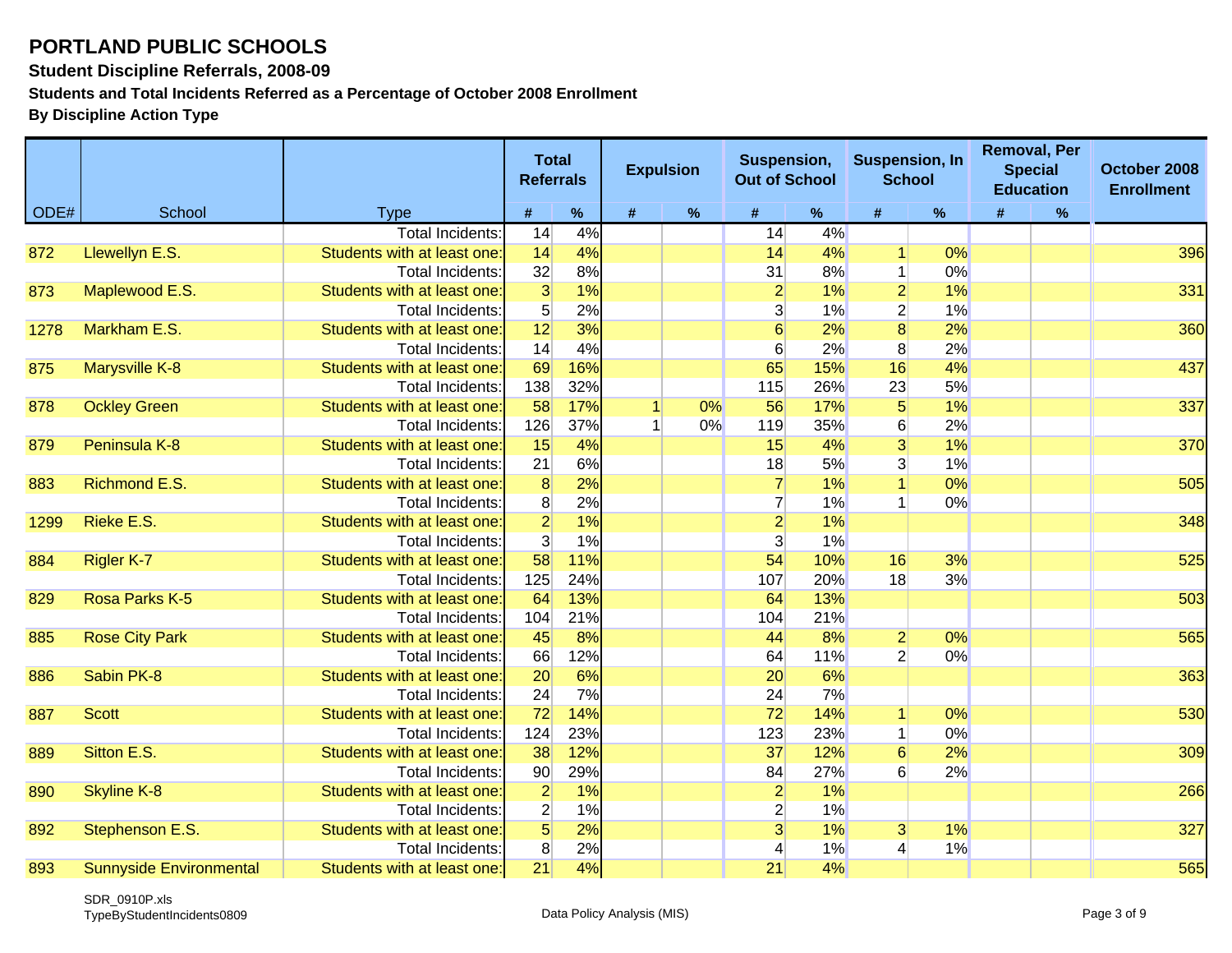#### **Student Discipline Referrals, 2008-09**

**Students and Total Incidents Referred as a Percentage of October 2008 Enrollment**

|      |                           |                             | <b>Total</b><br><b>Referrals</b> |     |                | <b>Expulsion</b> | Suspension,<br><b>Out of School</b> |     | <b>Suspension, In</b><br><b>School</b> |       | <b>Removal, Per</b><br><b>Special</b><br><b>Education</b> |    | October 2008<br><b>Enrollment</b> |
|------|---------------------------|-----------------------------|----------------------------------|-----|----------------|------------------|-------------------------------------|-----|----------------------------------------|-------|-----------------------------------------------------------|----|-----------------------------------|
| ODE# | School                    | <b>Type</b>                 | #                                | %   | #              | $\%$             | #                                   | %   | #                                      | %     | #                                                         | %  |                                   |
|      |                           | Total Incidents:            | 29                               | 5%  |                |                  | 29                                  | 5%  |                                        |       |                                                           |    |                                   |
| 895  | Vernon PK-8               | Students with at least one: | 82                               | 21% |                |                  | 81                                  | 21% |                                        | 1%    |                                                           |    | 394                               |
|      |                           | Total Incidents:            | 143                              | 36% |                |                  | 139                                 | 35% |                                        | $1\%$ |                                                           |    |                                   |
| 896  | <b>Vestal K-8</b>         | Students with at least one: | 42                               | 10% |                |                  | 39                                  | 9%  | 6                                      | 1%    |                                                           |    | 428                               |
|      |                           | <b>Total Incidents:</b>     | 77                               | 18% |                |                  | 70                                  | 16% |                                        | 2%    |                                                           |    |                                   |
| 900  | Whitman E.S.              | Students with at least one: | 27                               | 7%  |                |                  | 20                                  | 5%  | 14                                     | 4%    |                                                           |    | 369                               |
|      |                           | Total Incidents:            | 58                               | 16% |                |                  | 40                                  | 11% | 18                                     | 5%    |                                                           |    |                                   |
| 1364 | Winterhaven K-8           | Students with at least one: | 8                                | 2%  |                |                  |                                     | 1%  | 6                                      | 2%    |                                                           |    | 345                               |
|      |                           | Total Incidents:            | 8 <sup>°</sup>                   | 2%  |                |                  |                                     | 1%  | 6                                      | 2%    |                                                           |    |                                   |
| 902  | <b>Woodlawn PK-8</b>      | Students with at least one: | 95                               | 21% |                |                  | 95                                  | 21% | 5                                      | 1%    |                                                           |    | 462                               |
|      |                           | Total Incidents:            | 208                              | 45% |                |                  | 200                                 | 43% | 8                                      | 2%    |                                                           |    |                                   |
| 903  | Woodmere E.S.             | Students with at least one: | 22                               | 6%  |                |                  | 19                                  | 5%  | 3                                      | 1%    |                                                           |    | 398                               |
|      |                           | Total Incidents:            | 28                               | 7%  |                |                  | 25                                  | 6%  |                                        | 1%    |                                                           |    |                                   |
| 904  | <b>Woodstock E.S.</b>     | Students with at least one: | 30                               | 7%  |                |                  | 22                                  | 5%  | 13                                     | 3%    |                                                           |    | 443                               |
|      |                           | Total Incidents:            | 62                               | 14% |                |                  | 46                                  | 10% | 16                                     | 4%    |                                                           |    |                                   |
|      | <b>Elementary Schools</b> | Students with at least one: | 1,661                            | 7%  | 3 <sup>1</sup> | 0%               | 1,519                               | 6%  | 297                                    | 1%    |                                                           | 0% | 25,124                            |
|      |                           | Total Incidents: 3,146      |                                  | 13% | 3              | $0\%$            | 2,785                               | 11% | 357                                    | 1%    |                                                           | 0% |                                   |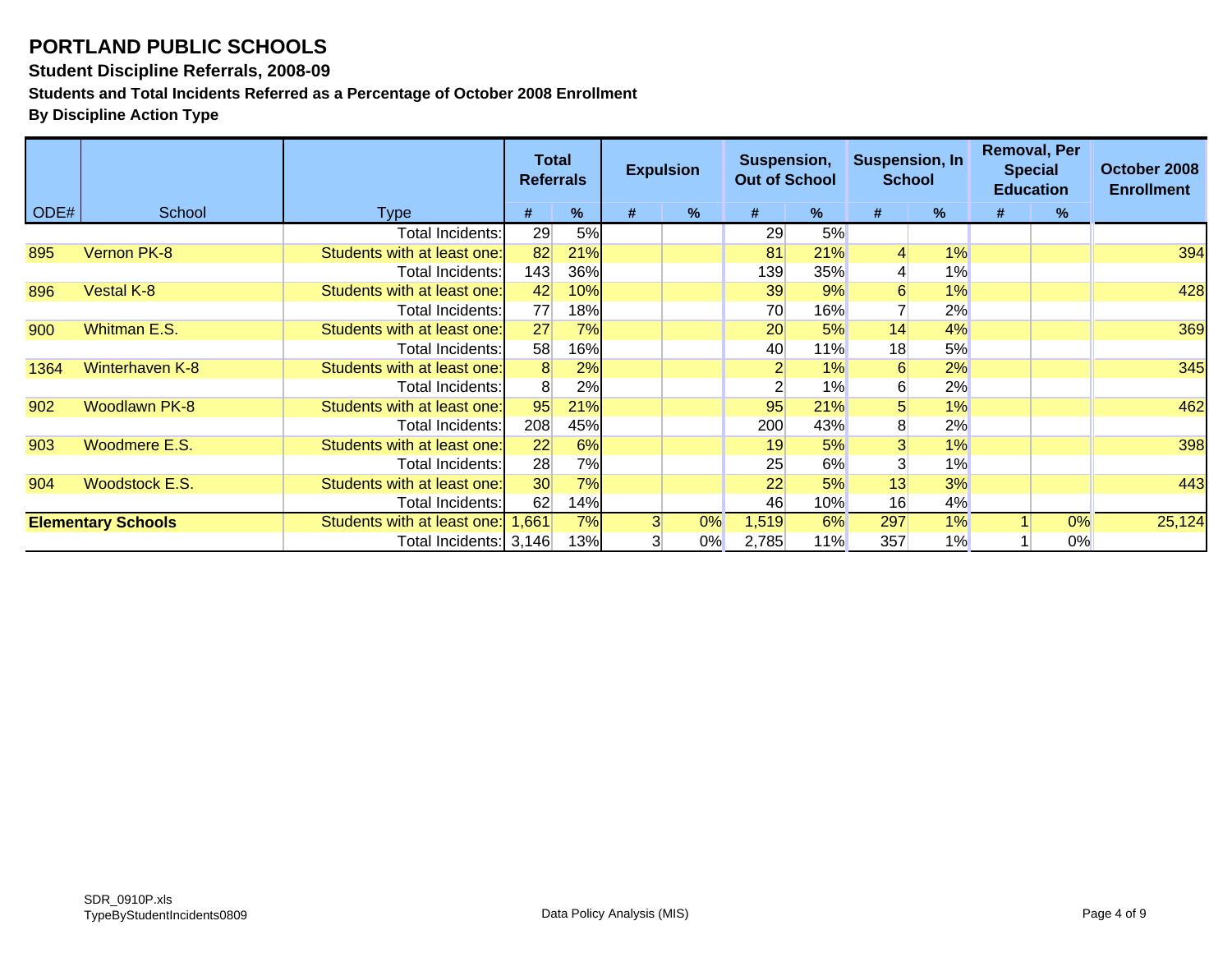#### **Student Discipline Referrals, 2008-09**

**Students and Total Incidents Referred as a Percentage of October 2008 Enrollment**

|      |                       |                             |     | <b>Total</b><br><b>Expulsion</b><br><b>Referrals</b> |                | Suspension,<br><b>Out of School</b> |     | <b>Suspension, In</b><br><b>School</b> |                  | <b>Removal, Per</b><br><b>Special</b><br><b>Education</b> |  | October 2008<br><b>Enrollment</b> |       |
|------|-----------------------|-----------------------------|-----|------------------------------------------------------|----------------|-------------------------------------|-----|----------------------------------------|------------------|-----------------------------------------------------------|--|-----------------------------------|-------|
| ODE# | School                | Type                        | #   | $\%$                                                 | #              | %                                   | #   | %                                      | #                | %                                                         |  | %                                 |       |
| 831  | <b>Beaumont M.S.</b>  | Students with at least one: | 72  | 16%                                                  |                |                                     | 50  | 11%                                    | 53               | 12%                                                       |  | 0%                                | 458   |
|      |                       | Total Incidents:            | 179 | 39%                                                  |                |                                     | 96  | 21%                                    | 82               | 18%                                                       |  | 0%                                |       |
| 1363 | DaVinci Arts M.S.     | Students with at least one: | 18  | 4%                                                   |                |                                     | 18  | 4%                                     |                  |                                                           |  |                                   | 445   |
|      |                       | Total Incidents:            | 21  | 5%                                                   |                |                                     | 21  | 5%                                     |                  |                                                           |  |                                   |       |
| 849  | George M.S.           | Students with at least one: | 75  | 20%                                                  |                | 0%                                  | 75  | 20%                                    | $6 \overline{6}$ | 2%                                                        |  |                                   | 375   |
|      |                       | <b>Total Incidents:</b>     | 156 | 42%                                                  |                | 0%                                  | 149 | 40%                                    | 61               | 2%                                                        |  |                                   |       |
| 852  | Robert Gray M.S.      | Students with at least one: | 36  | 9%                                                   |                |                                     | 36  | 9%                                     |                  |                                                           |  |                                   | 420   |
|      |                       | Total Incidents:            | 61  | 15%                                                  |                |                                     | 61  | 15%                                    |                  |                                                           |  |                                   |       |
| 858  | Hosford M.S.          | Students with at least one: | 78  | 15%                                                  |                | 0%                                  | 58  | 11%                                    | 37               | 7%                                                        |  |                                   | 531   |
|      |                       | Total Incidents:            | 163 | 31%                                                  |                | 0%                                  | 109 | 21%                                    | 53               | 10%                                                       |  |                                   |       |
| 1277 | Jackson M.S.          | Students with at least one: | 30  | 4%                                                   |                |                                     | 24  | 3%                                     | 9                | 1%                                                        |  |                                   | 712   |
|      |                       | Total Incidents:            | 48  | 7%                                                   |                |                                     | 37  | 5%                                     | 11               | 2%                                                        |  |                                   |       |
| 1243 | Lane M.S.             | Students with at least one: | 91  | 22%                                                  |                | 2%                                  | 90  | 21%                                    |                  |                                                           |  |                                   | 419   |
|      |                       | Total Incidents:            | 186 | 44%                                                  |                | 2%                                  | 179 | 43%                                    |                  |                                                           |  |                                   |       |
| 877  | Mt. Tabor M.S.        | Students with at least one: | 31  | 6%                                                   |                | 0%                                  | 26  | 5%                                     | 10               | 2%                                                        |  |                                   | 555   |
|      |                       | <b>Total Incidents:</b>     | 45  | 8%                                                   |                | 0%                                  | 32  | 6%                                     | 12               | 2%                                                        |  |                                   |       |
| 888  | Sellwood M.S.         | Students with at least one: | 63  | 13%                                                  | $\overline{2}$ | 0%                                  | 63  | 13%                                    |                  | 0%                                                        |  |                                   | 474   |
|      |                       | Total Incidents:            | 116 | 24%                                                  | $\overline{2}$ | 0%                                  | 113 | 24%                                    |                  | 0%                                                        |  |                                   |       |
| 898  | West Sylvan M.S.      | Students with at least one: | 42  | 5%                                                   | $\mathbf{2}$   | 0%                                  | 32  | 4%                                     | 16               | 2%                                                        |  |                                   | 863   |
|      |                       | Total Incidents:            | 76  | 9%                                                   | $\overline{2}$ | 0%                                  | 52  | 6%                                     | 22               | 3%                                                        |  |                                   |       |
|      | <b>Middle Schools</b> | Students with at least one: | 534 | 10%                                                  | 14             | 0%                                  | 470 | 9%                                     | 132              | 3%                                                        |  | 0%                                | 5,252 |
|      |                       | Total Incidents: 1,051      |     | 20%                                                  | 14             | 0%                                  | 849 | 16%                                    | 187              | 4%                                                        |  | 0%                                |       |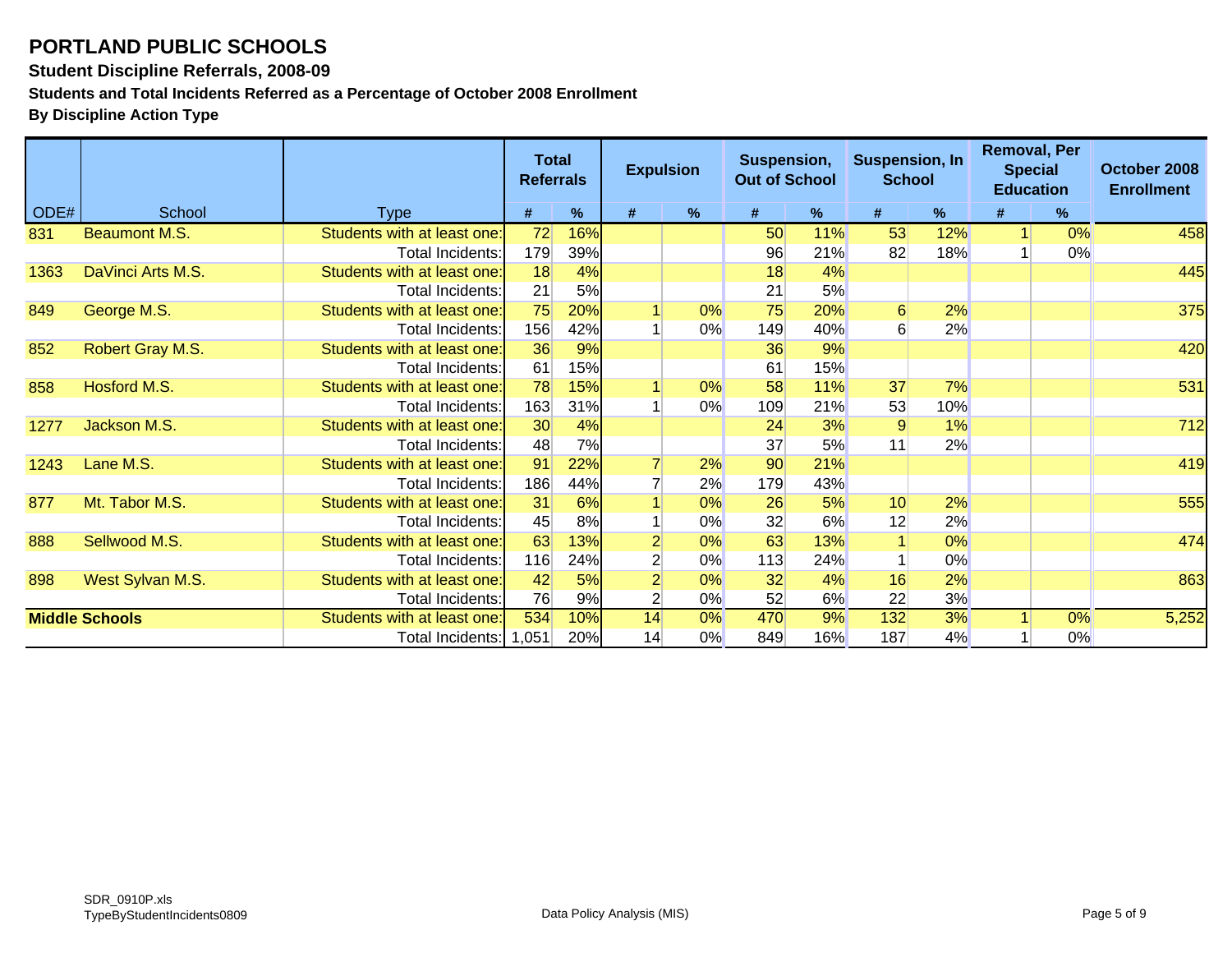#### **Student Discipline Referrals, 2008-09**

**Students and Total Incidents Referred as a Percentage of October 2008 Enrollment**

|      |                         |                                                        | <b>Total</b><br><b>Referrals</b> |            | <b>Expulsion</b>        |          | Suspension,<br><b>Out of School</b> |            | <b>Suspension, In</b><br><b>School</b> |          |                | <b>Removal, Per</b><br><b>Special</b><br><b>Education</b> | October 2008<br><b>Enrollment</b> |
|------|-------------------------|--------------------------------------------------------|----------------------------------|------------|-------------------------|----------|-------------------------------------|------------|----------------------------------------|----------|----------------|-----------------------------------------------------------|-----------------------------------|
| ODE# | School                  | <b>Type</b>                                            | #                                | $\%$       | #                       | $\%$     | #                                   | $\%$       | #                                      | $\%$     |                | $\%$                                                      |                                   |
| 906  | Benson H.S.             | Students with at least one                             | 112                              | 10%        | $\overline{7}$          | 1%       | 107                                 | 9%         | $\bf{8}$                               | 1%       | $\mathbf{1}$   | 0%                                                        | 1,134                             |
|      |                         | Total Incidents:                                       | 171                              | 15%        | $\overline{7}$          | 1%       | 155                                 | 14%        | 8 <sup>1</sup>                         | 1%       |                | 0%                                                        |                                   |
| 909  | Cleveland H.S.          | Students with at least one:                            | 53                               | 3%         | $\overline{3}$          | 0%       | 49                                  | 3%         | 4                                      | 0%       |                |                                                           | 1,516                             |
|      |                         | <b>Total Incidents:</b>                                | 60                               | 4%         | $\overline{3}$          | 0%       | 53                                  | 3%         | 4                                      | 0%       |                |                                                           |                                   |
| 911  | Franklin H.S.           | Students with at least one:                            | 122                              | 12%        | $\overline{4}$          | 0%       | 59                                  | 6%         | 92                                     | 9%       |                |                                                           | 1,007                             |
|      |                         | Total Incidents:                                       | 202                              | 20%        | $\vert 4 \vert$         | 0%       | 79                                  | 8%         | 119                                    | 12%      |                |                                                           |                                   |
| 912  | Grant H.S.              | Students with at least one:                            | 77                               | 5%         | $\overline{9}$          | 1%       | 72                                  | 5%         | $\overline{2}$                         | 0%       |                |                                                           | 1,553                             |
|      |                         | <b>Total Incidents:</b>                                | 110                              | 7%         | $\overline{9}$          | 1%       | 99                                  | 6%         | $\mathbf{2}$                           | 0%       |                |                                                           |                                   |
| 913  | <b>Jefferson</b>        | Students with at least one:                            | 124                              | 20%        |                         |          | 119                                 | 19%        | $5\overline{)}$                        | 1%       |                |                                                           | 631                               |
|      |                         | Total Incidents:                                       | 190                              | 30%        |                         |          | 185                                 | 29%        | 5 <sup>1</sup>                         | 1%       |                |                                                           |                                   |
| 914  | Lincoln H.S.            | Students with at least one:                            | 38                               | 3%         | $\overline{3}$          | 0%       | 36                                  | 3%         | $\overline{2}$                         | 0%       |                |                                                           | 1,335                             |
|      |                         | <b>Total Incidents:</b>                                | 51                               | 4%         | $\overline{3}$          | 0%       | 46                                  | 3%         | $\overline{2}$                         | 0%       |                |                                                           |                                   |
| 915  | <b>Madison</b>          | Students with at least one:                            | 123                              | 14%        | 10                      | 1%       | 112                                 | 12%        | 18                                     | 2%       |                | 0%                                                        | 900                               |
|      |                         | Total Incidents:                                       | 204<br>154                       | 23%<br>20% | 11                      | 1%<br>3% | 171                                 | 19%        | 21                                     | 2%<br>0% |                | 0%                                                        | 774                               |
| 917  | <b>Marshall Campus</b>  | Students with at least one:<br><b>Total Incidents:</b> | 319                              | 41%        | 20<br>20                | 3%       | 146<br>296                          | 19%<br>38% | $\overline{3}$                         | 0%       |                |                                                           |                                   |
| 4153 | <b>BizTech H.S.</b>     | Students with at least one:                            | 58                               | 21%        | 6                       | 2%       | 54                                  | 19%        | 3                                      | $0\%$    |                |                                                           | 279                               |
|      |                         | Total Incidents:                                       | 104                              | 37%        | $6 \mid$                | 2%       | 97                                  | 35%        |                                        | $0\%$    |                |                                                           |                                   |
| 4154 | <b>PAIS</b>             | Students with at least one:                            | 20                               | 11%        | 7                       | 4%       | 17                                  | 9%         |                                        |          |                |                                                           | 186                               |
|      |                         | Total Incidents:                                       | 24                               | 13%        | 7                       | 4%       | 17                                  | 9%         |                                        |          |                |                                                           |                                   |
| 4156 | <b>RAA</b>              | Students with at least one:                            | 76                               | 25%        | 7                       | 2%       | 75                                  | 24%        | $\overline{2}$                         | 1%       |                |                                                           | 309                               |
|      |                         | Total Incidents:                                       | 191                              | 62%        | 7                       | 2%       | 182                                 | 59%        | $\overline{2}$                         | $1\%$    |                |                                                           |                                   |
| 918  | <b>Roosevelt Campus</b> | Students with at least one:                            | 152                              | 22%        | $\overline{9}$          | 1%       | 123                                 | 17%        | 60                                     | 9%       |                |                                                           | 703                               |
|      |                         | <b>Total Incidents:</b>                                | 340                              | 48%        | $\mathsf{g}$            | 1%       | 237                                 | 34%        | 94                                     | 13%      |                |                                                           |                                   |
| 4162 | <b>ACT HS</b>           | Students with at least one                             | 56                               | 22%        | $\overline{\mathbf{3}}$ | $1\%$    | 40                                  | 16%        | 32                                     | 12%      |                |                                                           | 257                               |
|      |                         | Total Incidents:                                       | 157                              | 61%        | $\overline{3}$          | $1\%$    | 101                                 | 39%        | 53                                     | 21%      |                |                                                           |                                   |
| 4165 | <b>POWER HS</b>         | Students with at least one                             | 59                               | 27%        | $\overline{2}$          | 1%       | 50                                  | 23%        | 21                                     | 10%      |                |                                                           | 221                               |
|      |                         | Total Incidents:                                       | 124                              | 56%        | $\overline{2}$          | 1%       | 89                                  | 40%        | 33                                     | 15%      |                |                                                           |                                   |
| 4164 | <b>SEIS HS</b>          | Students with at least one                             | 39                               | 17%        | 4                       | 2%       | 34                                  | 15%        | 7                                      | 3%       |                |                                                           | 225                               |
|      |                         | Total Incidents:                                       | 59                               | 26%        | 4                       | 2%       | 47                                  | 21%        | 8                                      | 4%       |                |                                                           |                                   |
| 922  | Wilson H.S.             | Students with at least one:                            | 77                               | 5%         | $\vert 4 \vert$         | 0%       | 68                                  | 5%         | $\overline{7}$                         | 0%       |                |                                                           | 1,480                             |
|      |                         | <b>Total Incidents:</b>                                | 95                               | 6%         | $\vert 4 \vert$         | 0%       | 84                                  | 6%         | $\overline{7}$                         | 0%       |                |                                                           |                                   |
|      | <b>High Schools</b>     | Students with at least one:                            | 1,028                            | 9%         | 69                      | $1\%$    | 890                                 | 8%         | 201                                    | 2%       | $\overline{2}$ | $\overline{0\%}$                                          | 11,033                            |
|      |                         | Total Incidents: 1,742                                 |                                  | 16%        | 70                      | 1%       | 1,405                               | 13%        | 265                                    | 2%       | $\overline{2}$ | 0%                                                        |                                   |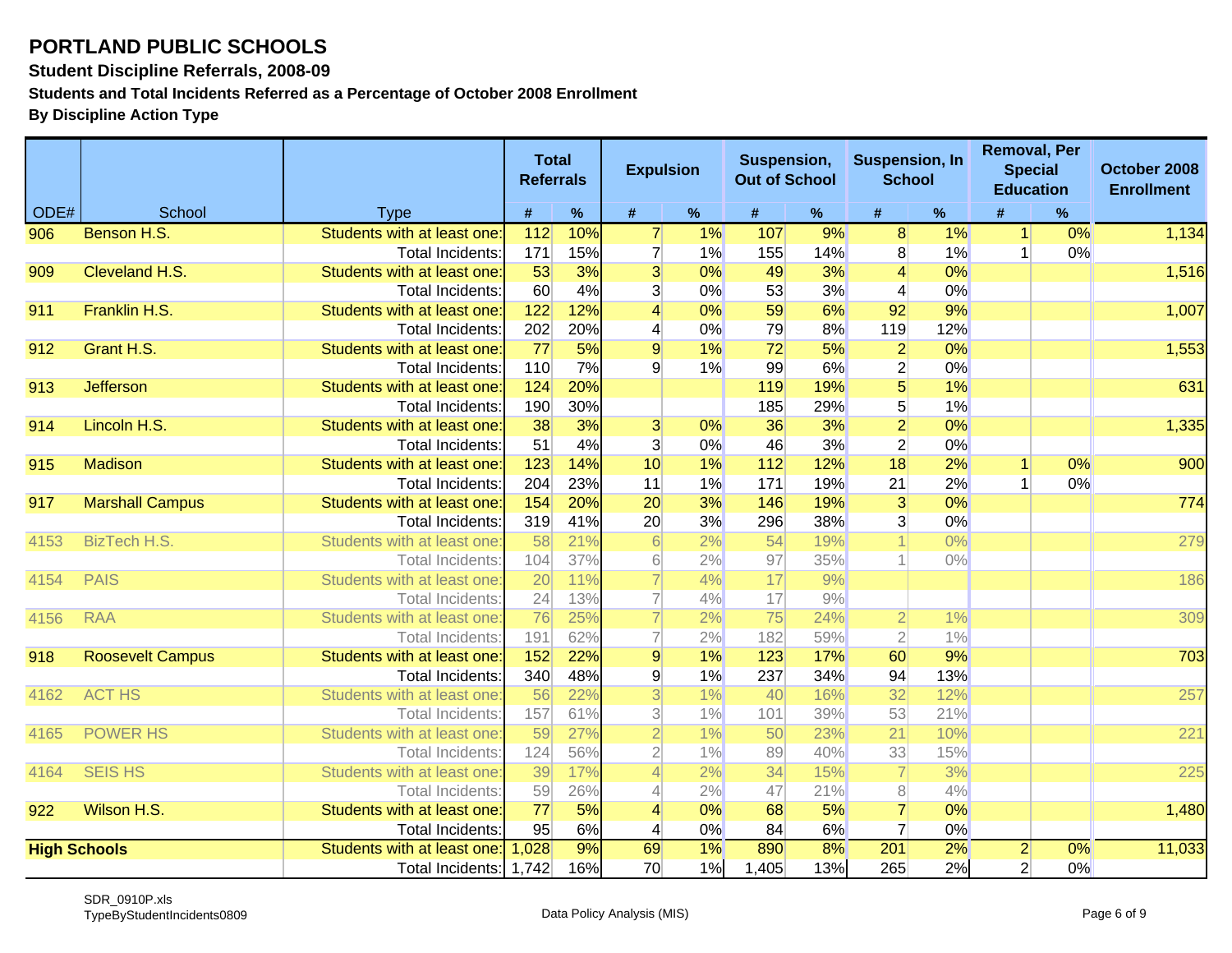#### **Student Discipline Referrals, 2008-09**

**Students and Total Incidents Referred as a Percentage of October 2008 Enrollment**

|      |                                |                                   | <b>Total</b><br><b>Referrals</b> |      | <b>Expulsion</b> |       | Suspension,<br><b>Out of School</b> |                  | <b>Suspension, In</b><br><b>School</b> |       |                 | <b>Removal, Per</b><br><b>Special</b><br><b>Education</b> | October 2008<br><b>Enrollment</b> |
|------|--------------------------------|-----------------------------------|----------------------------------|------|------------------|-------|-------------------------------------|------------------|----------------------------------------|-------|-----------------|-----------------------------------------------------------|-----------------------------------|
| ODE# | School                         | <b>Type</b>                       | #                                | $\%$ | #                | $\%$  | #                                   | %                | #                                      | $\%$  | #               | $\%$                                                      |                                   |
| 8005 | <b>Access</b>                  | Students with at least one        | 10                               | 6%   |                  |       | 4                                   | 3%               | $\overline{7}$                         | 4%    |                 |                                                           | 159                               |
|      |                                | Total Incidents:                  | 14                               | 9%   |                  |       | 5 <sup>1</sup>                      | 3%               | $\mathbf{Q}$                           | 6%    |                 |                                                           |                                   |
| 4507 | Alliance <sup>1</sup>          | Students with at least one        | 25                               | 9%   | 8                | 3%    | 18                                  | 6%               |                                        |       |                 |                                                           | 288                               |
|      |                                | Total Incidents:                  | 29                               | 10%  | 8                | 3%    | 21                                  | 7%               |                                        |       |                 |                                                           |                                   |
|      | <b>Metropolitan Learning</b>   |                                   |                                  |      |                  |       |                                     |                  |                                        |       |                 |                                                           |                                   |
| 916  | Center                         | Students with at least one        | 14                               | 3%   |                  |       | 13                                  | 3%               |                                        | 0%    |                 |                                                           | 424                               |
|      |                                | <b>Total Incidents:</b>           | 18                               | 4%   |                  |       | 17                                  | 4%               | 1                                      | 0%    |                 |                                                           |                                   |
|      | <b>PPS Alternatives</b>        | Students with at least one        | 49                               | 6%   | 8 <sup>1</sup>   | $1\%$ | 35                                  | $\overline{4\%}$ | 8                                      | $1\%$ |                 |                                                           | 871                               |
|      |                                | Total Incidents:                  | 61                               | 7%   | 8                | 1%    | 43                                  | 5%               | 10 <sup>1</sup>                        | 1%    |                 |                                                           |                                   |
| 1812 | C.T.C. Jefferson H.S.          | Students with at least one        | $\overline{1}$                   | 4%   |                  |       |                                     | $4\%$            |                                        |       |                 |                                                           | $\overline{27}$                   |
|      |                                | Total Incidents:                  | 1                                | 4%   |                  |       |                                     | 4%               |                                        |       |                 |                                                           |                                   |
| 1813 | <b>C.T.C. P.S.U.</b>           | Students with at least one        |                                  |      |                  |       |                                     |                  |                                        |       |                 |                                                           | 17                                |
|      |                                | Total Incidents:                  |                                  |      |                  |       |                                     |                  |                                        |       |                 |                                                           |                                   |
| 3506 | Pioneer Programs <sup>1</sup>  | Students with at least one        | 136                              | 58%  |                  | 0%    | 134                                 | 57%              | 6                                      | 3%    |                 |                                                           | 234                               |
|      |                                | <b>Total Incidents</b>            | 361                              | 154% |                  | 0%    | 353                                 | <b>151%</b>      | $\overline{7}$                         | 3%    |                 |                                                           |                                   |
|      | <b>Special Services</b>        | Students with at least one        | 143                              | 51%  | 1 <sup>1</sup>   | 0%    | 141                                 | 51%              | 6                                      | 2%    |                 |                                                           | 278                               |
|      |                                | Total Incidents:                  | 368                              | 132% |                  | 0%    | 360                                 | 129%             | $\overline{7}$                         | 3%    |                 |                                                           |                                   |
| 4400 | <b>Arthur Academy Charter</b>  | Students with at least one        |                                  |      |                  |       |                                     |                  |                                        |       |                 |                                                           | 137                               |
|      |                                | <b>Total Incidents:</b>           |                                  |      |                  |       |                                     |                  |                                        |       |                 |                                                           |                                   |
| 3451 | Cm2'S Opal School              | Students with at least one        | $\overline{3}$                   | 4%   |                  |       | $\mathbf{3}$                        | 4%               | 1                                      | $1\%$ |                 |                                                           | 75                                |
|      |                                | Total Incidents:                  | 11                               | 15%  |                  |       | 5                                   | 7%               | $6 \overline{6}$                       | 8%    |                 |                                                           |                                   |
| 3991 | <b>The Emerson School</b>      | Students with at least one        |                                  |      |                  |       |                                     |                  |                                        |       |                 |                                                           | 129                               |
|      |                                | Total Incidents:                  |                                  |      |                  |       |                                     |                  |                                        |       |                 |                                                           |                                   |
| 4464 | LEP Charter H.S.               | Students with at least one        | 48                               | 22%  | 3 <sup>1</sup>   | 1%    | 48                                  | 22%              |                                        |       |                 |                                                           | 217                               |
|      |                                | <b>Total Incidents:</b>           | 70                               | 32%  | 3                | 1%    | 67                                  | 31%              |                                        |       |                 |                                                           |                                   |
| 4534 | <b>Portland Village School</b> | Students with at least one        | 14                               | 7%   |                  |       | 11                                  | 5%               | $\vert$                                | 2%    |                 |                                                           | 209                               |
|      |                                | Total Incidents:                  | 26                               | 12%  |                  |       | 18                                  | 9%               | 8                                      | 4%    |                 |                                                           |                                   |
| 4212 | Self Enhancement Inc.          | Students with at least one        | 23                               | 16%  |                  |       | 22                                  | 15%              | 10                                     | 7%    |                 |                                                           | 142                               |
|      |                                | <b>Total Incidents:</b>           | 52                               | 37%  |                  |       | 41                                  | 29%              | 11                                     | 8%    |                 |                                                           |                                   |
| 3616 | <b>Trillium Public Charter</b> | Students with at least one        |                                  |      |                  |       |                                     |                  |                                        |       |                 |                                                           | 337                               |
|      |                                | Total Incidents:                  |                                  |      |                  |       |                                     |                  |                                        |       |                 |                                                           |                                   |
|      | <b>Charter Schools</b>         | Students with at least one        | 88                               | 7%   | 3 <sup>1</sup>   | $0\%$ | $\overline{84}$                     | 7%               | 15                                     | $1\%$ |                 |                                                           | 1,246                             |
|      |                                | <b>Total Incidents:</b>           | 159                              | 13%  | 3                | 0%    | 131                                 | 11%              | 25                                     | 2%    |                 |                                                           |                                   |
|      | <b>District Summary</b>        | Students with at least one: 3,473 |                                  | 8%   | 98               | $0\%$ | 3,114                               | 7%               | 658                                    | 2%    | $\vert 4 \vert$ | 0%                                                        | 43,804                            |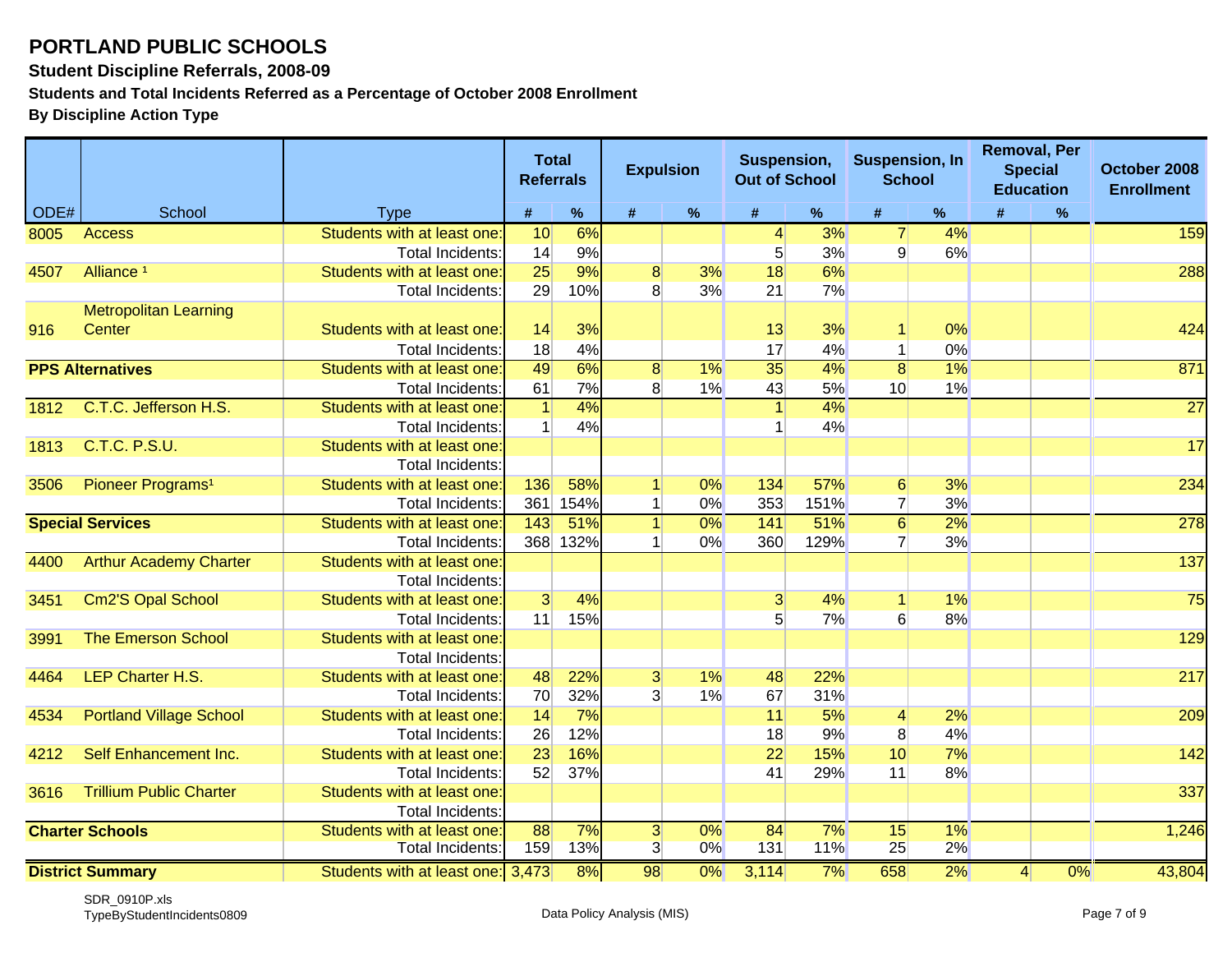**Student Discipline Referrals, 2008-09**

**Students and Total Incidents Referred as a Percentage of October 2008 Enrollment**

|      |        |                        | <b>Total</b><br><b>Referrals</b> |     | <b>Expulsion</b> |      | Suspension,<br><b>Out of School</b> |      | Suspension, In<br><b>School</b> |      | <b>Removal, Per</b><br><b>Special</b><br><b>Education</b> |    | October 2008<br><b>Enrollment</b> |
|------|--------|------------------------|----------------------------------|-----|------------------|------|-------------------------------------|------|---------------------------------|------|-----------------------------------------------------------|----|-----------------------------------|
| ODE# | School | <b>Type</b>            |                                  | %   |                  | $\%$ |                                     | $\%$ |                                 | $\%$ |                                                           | %  |                                   |
|      |        | Total Incidents: 6,527 |                                  | 15% | 99               | 0%   | 5,573                               | 13%  | 851                             | 2%   |                                                           | 0% |                                   |